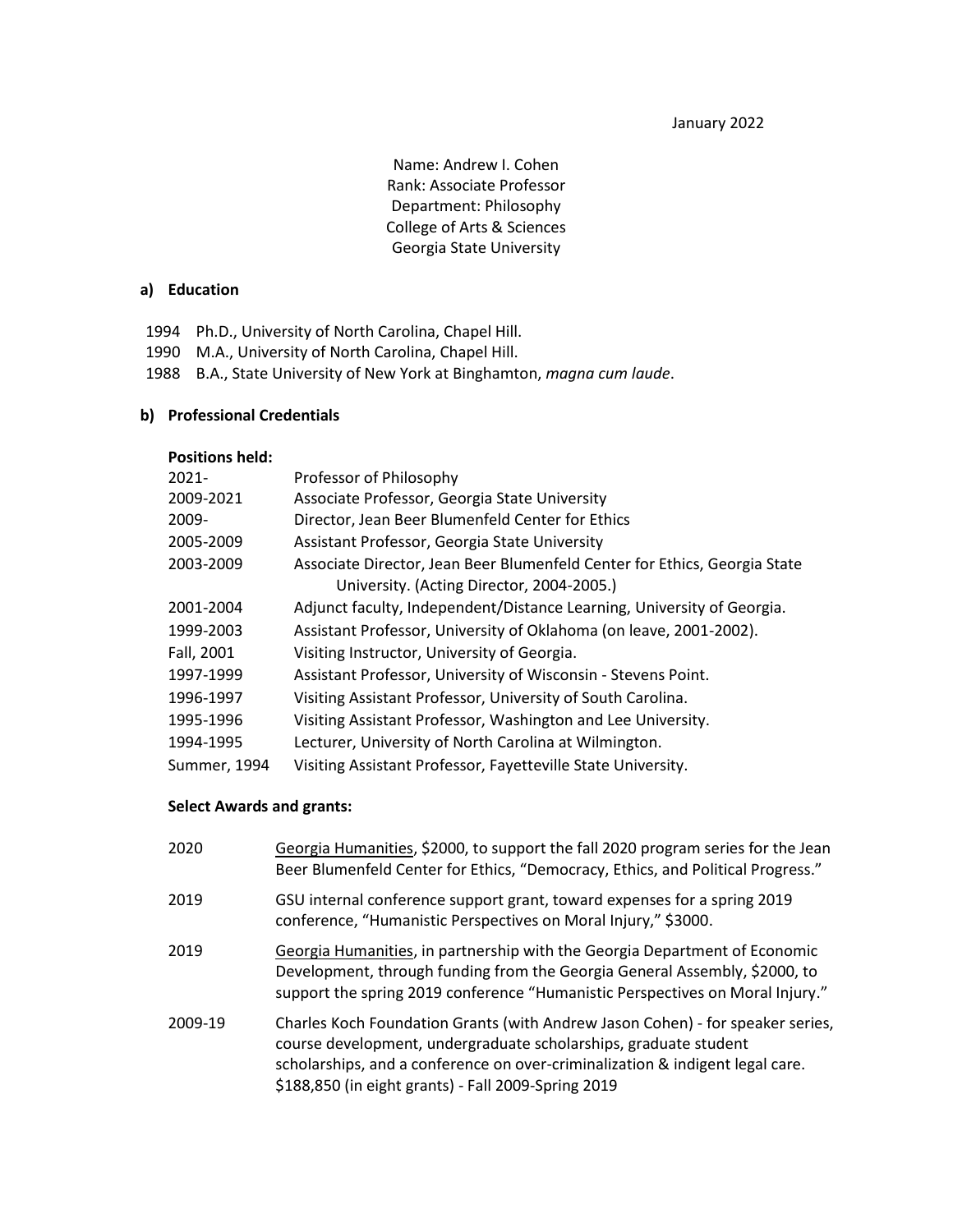- 2016-17 GSU internal conference support grant, toward expenses for a conference on Overcriminalization, \$2000.
- 2017 Templeton Foundation to support a conference on overcriminalization, \$6000, via the Institute for Humane Studies (with Andrew Jason Cohen).
- 2016-19 PI on NEH Collaborative Research Grant: \$180,000 multi-year grant from the National Endowment for the Humanities to study and disseminate findings on moral injury in several sites throughout the southeast among post-deployment warriors. With Co-PI Jennifer A. Samp (Communication Studies, University of Georgia), investigator Kathryn McClymond (Religious Studies, GSU), and collaborator consultants from among the military, clinical, and military support fields (RZ-249909-16 "Reparative Justice and Moral Injury among Postdeployment Soldiers").
- 2015 Center for Human Rights and Democracy, GSU: \$1800 to support a symposium on veterans and philosophy, February, 2015.
- 2014 \$10,000 Georgia State University Honors College grant (with Peter Lindsay) to develop, teach, and create programming for a new undergraduate seminar, "Markets and Morals."
- 2008-2009 Arthur W. Page Legacy Scholar Grant for "Public Responses to Corporate Apologies: A Study of the Ethics of Corporate Crisis Communication." \$6,500 (with Jennifer A. Samp, University of Georgia, Department of Speech Communication).
- 2007-2008 Arthur W. Page Legacy Scholar Grant for "The Ethics of Corporate Apologies": \$10,000 (with Jennifer A. Samp, University of Georgia, Department of Speech Communication).

# **c) Scholarship and Professional Development**

### **Books**:

- 2) Apologies *and Moral Repair: Rights, Duties and Corrective Justice* (Routledge, 2020). 204 pp. [https://www.routledge.com/Apologies-and-Moral-Repair-Rights-Duties-and-Corrective-](https://www.routledge.com/Apologies-and-Moral-Repair-Rights-Duties-and-Corrective-Justice/Cohen/p/book/9780367901035)[Justice/Cohen/p/book/9780367901035](https://www.routledge.com/Apologies-and-Moral-Repair-Rights-Duties-and-Corrective-Justice/Cohen/p/book/9780367901035) .
- 1) *Philosophy*, *Ethics, Public Policy* (Routledge, 2015) 233 pp. [https://www.routledge.com/Philosophy-Ethics-and-Public-Policy-An-Introduction-1st-](https://www.routledge.com/Philosophy-Ethics-and-Public-Policy-An-Introduction-1st-Edition/Cohen/p/book/9780415814171)[Edition/Cohen/p/book/9780415814171.](https://www.routledge.com/Philosophy-Ethics-and-Public-Policy-An-Introduction-1st-Edition/Cohen/p/book/9780415814171)

### **Edited volumes:**

- 3) Philosophy *and Public Policy* (Rowman & Littlefield International, 2018). <https://rowman.com/ISBN/9781786605245/Philosophy-and-Public-Policy> . This first edition featured 12 essays (13 authors total), plus an introduction. 246 pp.
- 2) (with Christopher Heath Wellman): *Contemporary Debates in Applied Ethics*, 2<sup>nd</sup> edition (Malden, MA: Wiley-Blackwell, 2014)[. https://www.wiley.com/en-](https://www.wiley.com/en-us/Contemporary+Debates+in+Applied+Ethics%2C+2nd+Edition-p-9781118479391)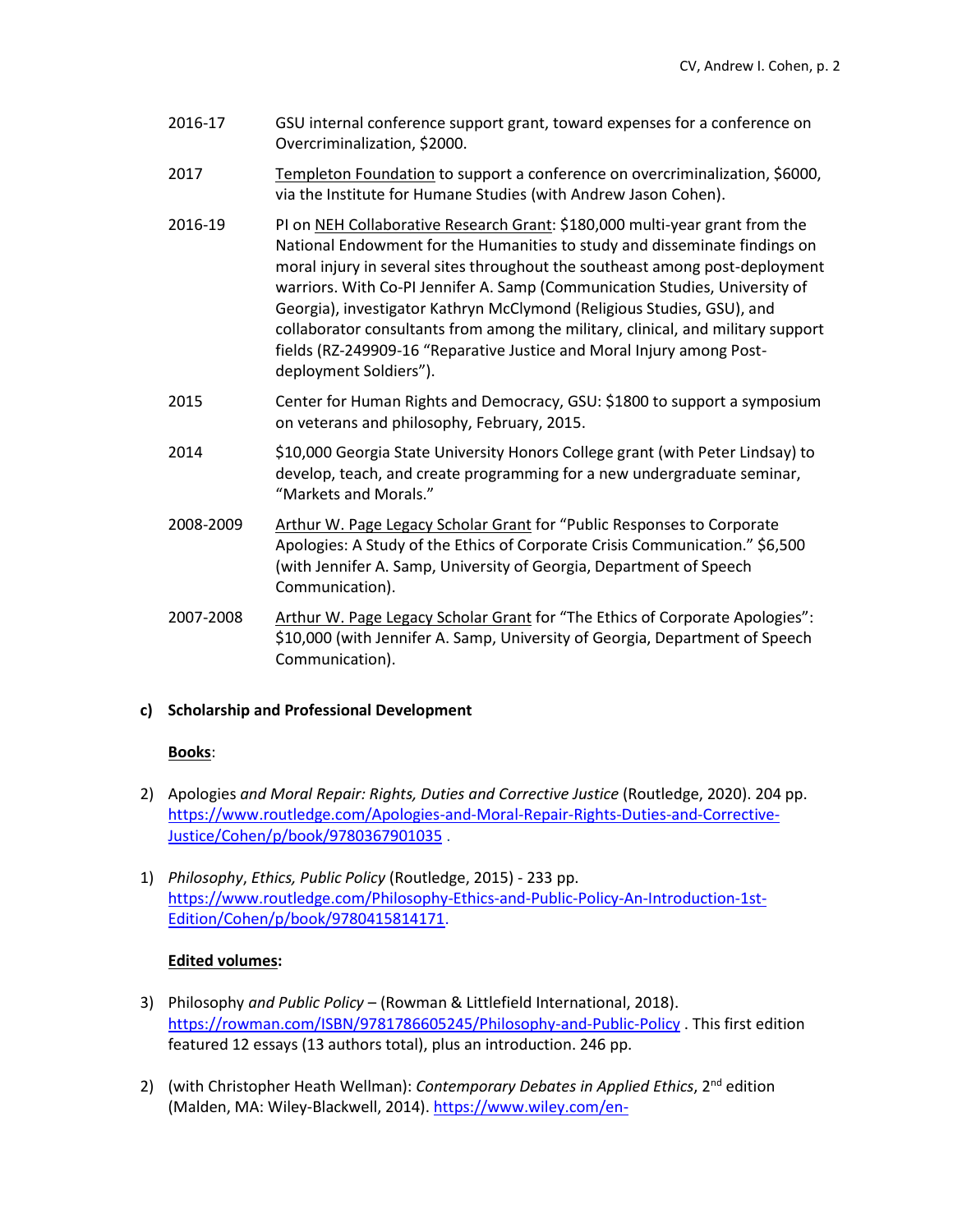[us/Contemporary+Debates+in+Applied+Ethics%2C+2nd+Edition-p-9781118479391.](https://www.wiley.com/en-us/Contemporary+Debates+in+Applied+Ethics%2C+2nd+Edition-p-9781118479391) Wellman and I equally shared editorial duties. This revised edition included six new topics (12 new essays), totaling 28 paired essays, plus a revised introduction and another essay on ethical theory. 458 pp.

1) (with Christopher Heath Wellman): *Contemporary Debates in Applied Ethics* (Malden, MA: Wiley-Blackwell, 2005)[. https://www.wiley.com/en](https://www.wiley.com/en-us/Contemporary+Debates+in+Applied+Ethics-p-9781405115476)[us/Contemporary+Debates+in+Applied+Ethics-p-9781405115476.](https://www.wiley.com/en-us/Contemporary+Debates+in+Applied+Ethics-p-9781405115476) Wellman and I equally shared editorial duties. This first edition featured 22 paired essays and an introduction. 348 pp.

## **Essays in anthologies:**

- 6) (with Jennifer A. Samp, who was first author) "Managing Moral Injury Post-Deployment," in *Communicating Mental Health*, edited by Lance R. Lippert Robert D. Hall, Aimee E. Miller-Ott and Daniel Cochece Davis (New York: Lexington Books, 2020 [appeared in 2019]), pp. 201-16. [https://rowman.com/ISBN/9781498578011/Communicating-Mental-Health-History-Contexts](https://rowman.com/ISBN/9781498578011/Communicating-Mental-Health-History-Contexts-and-Perspectives)[and-Perspectives.](https://rowman.com/ISBN/9781498578011/Communicating-Mental-Health-History-Contexts-and-Perspectives)
- 5) "Toward an Ethics of Political Apology," in *Philosophy and Public Policy*, edited by Andrew I. Cohen (London: Rowman & Littlefield International, 2018), 179-98. <https://rowman.com/ISBN/9781786605245/Philosophy-and-Public-Policy>
- 4) "Ethics and Professional Practice," in *Practicing Professional Ethics in Economics and Public Policy*, Elizabeth Searing and Donald R. Searing, eds. (Dordrecht: Springer, 2016), 237-44. <https://www.springer.com/us/book/9789401773058> and [https://doi.org/10.1007/978-94-017-](https://doi.org/10.1007/978-94-017-7306-5_14) [7306-5\\_14](https://doi.org/10.1007/978-94-017-7306-5_14)
- 3) "Famine Relief and Human Virtue," in *Contemporary Debates in Applied Ethics*, Andrew I. Cohen and Christopher Heath Wellman, eds. (Malden MA: Wiley-Blackwell), pp. 313-342. Reprinted with minor changes in Contemporary Debates in Applied ethics, 2<sup>nd</sup> edition, (Wiley-Blackwell, 2014), pp. 431-446. [https://www.wiley.com/en](https://www.wiley.com/en-us/Contemporary+Debates+in+Applied+Ethics%2C+2nd+Edition-p-9781118479391)[us/Contemporary+Debates+in+Applied+Ethics%2C+2nd+Edition-p-9781118479391](https://www.wiley.com/en-us/Contemporary+Debates+in+Applied+Ethics%2C+2nd+Edition-p-9781118479391)
- 2) "Love for Sale: Dating as a Calculated Exchange" (with Jennifer A. Samp) in *Dating—Philosophy for Everyone: Flirting with Big Ideas*, Kristie Miller and Marlene Clark, eds. (Malden, MA: Wiley-Blackwell, 2011), pp. 37-48. [Each author contributed approximately 50% of the content.] <https://onlinelibrary.wiley.com/doi/book/10.1002/9781444324549>
- 1) "Pharmaceutical Advertising and Consumer Autonomy", in Jeremy Garrett and H. Tristram Englehardt, Jr., eds., *Innovation and the Pharmaceutical Industry: Critical Reflections on the Virtues of Profit* (M&M Scrivener Press, 2008). [http://www.scrivenerpublishing.com/cart/title.php?id=59.](http://www.scrivenerpublishing.com/cart/title.php?id=59)

### **Journal articles:**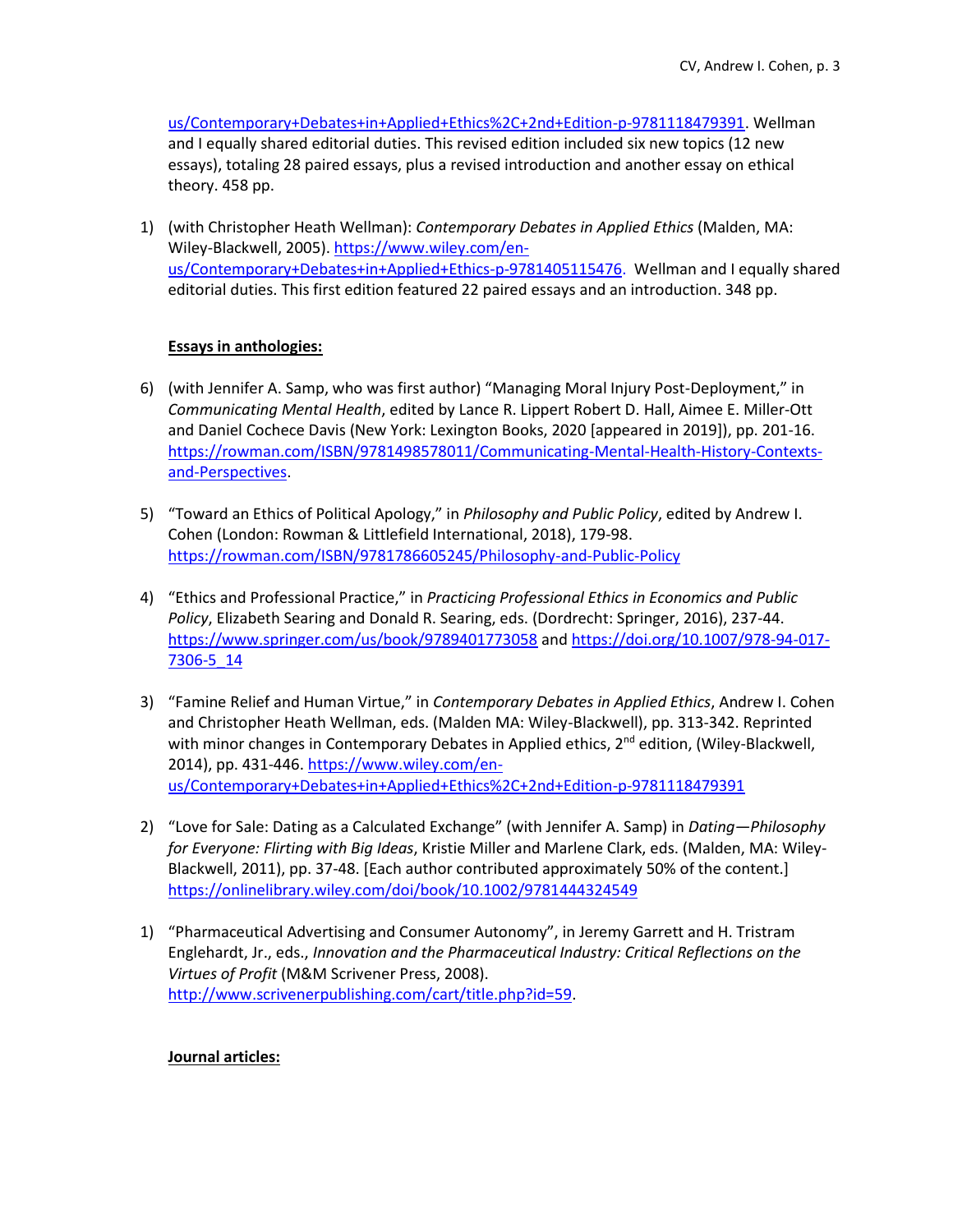- 14) "Moral Repair, Uncertainty, and Remote Effects and Causes," *Georgetown Journal of Law and Public Policy* (2017), 15, pp. 891-907. <http://heinonline.org.ezproxy.gsu.edu/HOL/Page?handle=hein.journals/geojlap15&div=41>
- 13) "Vicarious Apologies as Moral Repair," *Ratio (new series)* (2017), xxx, pp. 359-73, DOI: 10.1111/rati.12136. [https://doi.org/10.1111/rati.12136.](https://doi.org/10.1111/rati.12136) <https://onlinelibrary.wiley.com/doi/abs/10.1111/rati.12136>
- 12) "Contractarianism and Moral Standing Inegalitarianism," *Dialogue: The Canadian Philosophical Review* (2016), 55 (4), pp. 639-58*.* DOI:10.1017/S0012217316000585
- 11) "Corrective vs. Distributive Justice: The Case of Apologies," *Ethical Theory and Moral Practice* (2015) 19, 3: 663-77. DOI 10.1007/s10677-015-9674-5.
- 10) "On the Possibility of Corporate Apologies" (with Jennifer A. Samp, who was second author; I was main author of all content), *Journal of Moral Philosophy* 10 (2013), 741-762. DOI: 10.1163/17455243-4681003.
- 9) "Compensation for Historic Injustices: Completing the Boxill and Sher Argument," *Philosophy & Public Affairs*, 37 (2009), pp. 81-102. DOI: 10.1111/j.1088-4963.2008.01146.x
- 8) "Contractarianism and Interspecies Welfare Conflicts," *Social Philosophy and Policy* (2009), 26, pp. 227-57. DOI: 10.1017/S0265052509090104. Reprinted in *Utilitarianism: The Aggregation Question*, ed. Ellen Frankel Paul, Fred D. Miller, Jr., and Jeffrey Paul (Cambridge: University Press 2009). [https://www.cambridge.org/us/academic/subjects/philosophy/ethics/utilitarianism](https://www.cambridge.org/us/academic/subjects/philosophy/ethics/utilitarianism-aggregation-question-volume-26-part-1?format=PB)[aggregation-question-volume-26-part-1?format=PB](https://www.cambridge.org/us/academic/subjects/philosophy/ethics/utilitarianism-aggregation-question-volume-26-part-1?format=PB)
- 7) "Dependent Relationships and the Moral Standing of Nonhuman Animals," *Ethics & the Environment*, 13 (2008), pp 1-21. DOI: 10.2979/ETE.2008.13.2.1.
- 6) "Contractarianism, Other-regarding Attitudes, and the Moral Standing of Nonhuman Animals," *Journal of Applied Philosophy*, 24 (2007), pp. 188-201. DOI: 10.1111/j.1468-5930.2007.00362.x
- 5) "Must Rights Impose Enforceable Positive Duties?" *Journal of Social Philosophy*, (2004), 35, pp. 264-76. DOI: 10.1111/j.1467-9833.2004.00231.x.
- 4) "Examining the Bonds and Bounds of Friendship," *Dialogue: The Canadian Philosophical Review*, (2003), 42, pp. 321-44. DOI[: 10.1017/S0012217300004546.](https://www.researchgate.net/deref/http%3A%2F%2Fdx.doi.org%2F10.1017%2FS0012217300004546) Reprinted in Adrienne Leigh McEvoy, *Sex, Love, and Friendship* (Amsterdam: Rodopi, 2011), pp. 379-400. <https://vufind.carli.illinois.edu/all/vf/Record/14558844/TOC>
- 3) "Warmongers, Martyrs, and Madmen *versus* the Hobbesian Laws of Nature," *Canadian Journal of Philosophy*, (2002), 32 (No. 4), pp. 561-86. DOI: 10.1080/00455091.2002.10716531
- 2) "Retained Liberties and Absolute Hobbesian Authorization," *Hobbes Studies*, (1998), 11, pp. 33- 45. DOI[: https://doi.org/10.1163/187502598X00041.](https://doi.org/10.1163/187502598X00041)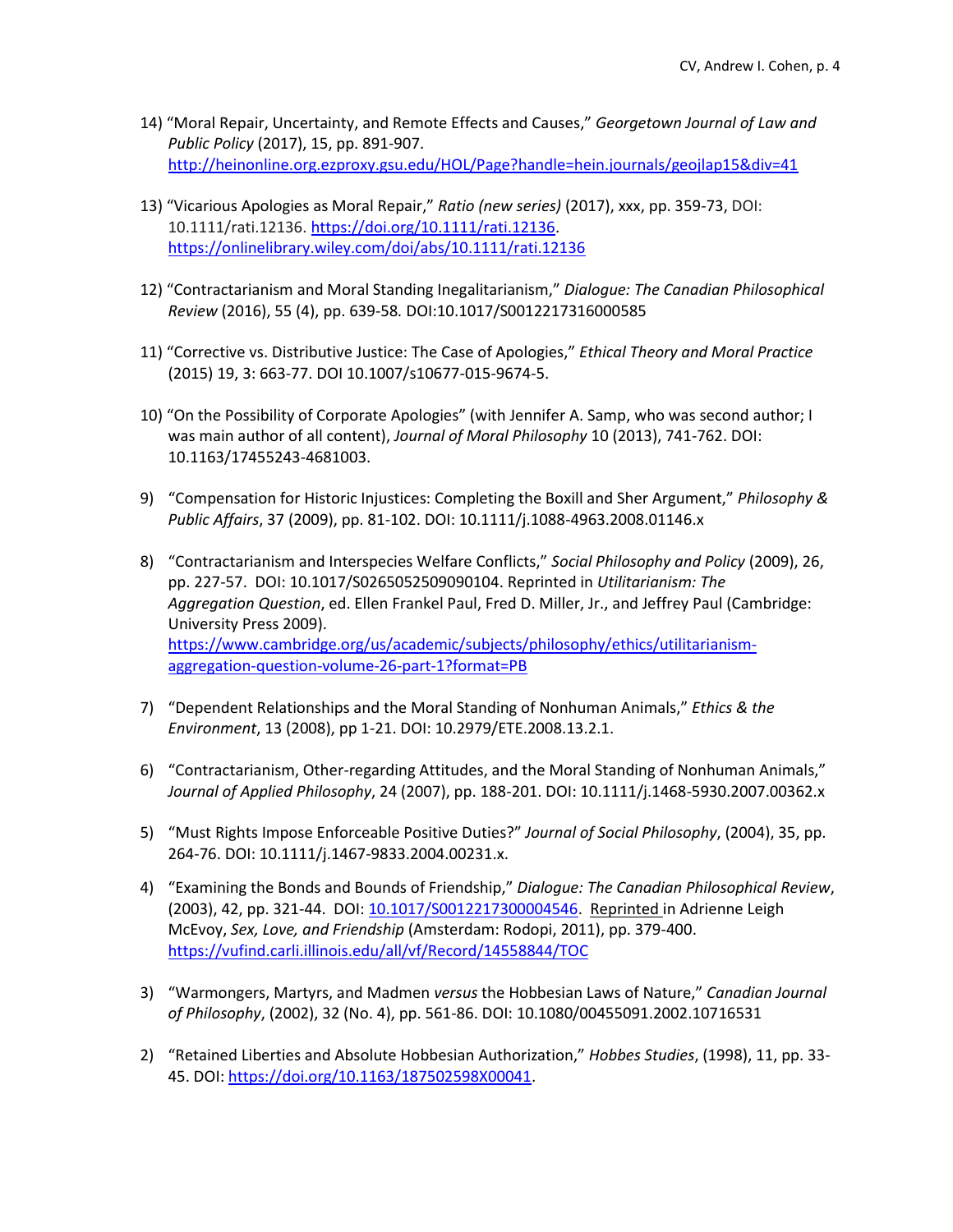1) "Virtues, Opportunities, and the Right to Do Wrong," *Journal of Social Philosophy*, (1997), 28, pp. 43-55.<https://onlinelibrary.wiley.com/doi/10.1111/j.1467-9833.1997.tb00374.x> <https://doi.org/10.1111/j.1467-9833.1997.tb00374.x>

# **Encyclopedia entries:**

- 1) "Contract Theory," in Gregory Claeys, ed., *Encyclopedia of Modern Political Thought* (Thousand Oaks: CQ Press of Sage Publishers, 2013), pp. 191-195. [https://us.sagepub.com/en](https://us.sagepub.com/en-us/nam/encyclopedia-of-modern-political-thought-set/book237067)[us/nam/encyclopedia-of-modern-political-thought-set/book237067](https://us.sagepub.com/en-us/nam/encyclopedia-of-modern-political-thought-set/book237067)
- 1) "Social Contract," *International Encyclopedia of the Social Sciences*, 2<sup>nd</sup> edition (New York: Macmillan, 2007). [https://www.cengage.com/search/productOverview.do?Ntt=International+Encyclopedia+of+th](https://www.cengage.com/search/productOverview.do?Ntt=International+Encyclopedia+of+the+Social+Sciences|1195668151722511439812555965163953578&N=197&Nr=197&Ntk=APG%7CP_EPI&Ntx=mode+matchallpartial) [e+Social+Sciences|1195668151722511439812555965163953578&N=197&Nr=197&Ntk=APG%7](https://www.cengage.com/search/productOverview.do?Ntt=International+Encyclopedia+of+the+Social+Sciences|1195668151722511439812555965163953578&N=197&Nr=197&Ntk=APG%7CP_EPI&Ntx=mode+matchallpartial) [CP\\_EPI&Ntx=mode+matchallpartial](https://www.cengage.com/search/productOverview.do?Ntt=International+Encyclopedia+of+the+Social+Sciences|1195668151722511439812555965163953578&N=197&Nr=197&Ntk=APG%7CP_EPI&Ntx=mode+matchallpartial)

### **Book reviews:**

- 5) Review of Jason Hannah, *In Our Best Interest: A Defense of Paternalism* (Oxford, 2018), in *Notre Dame Philosophical Reviews*: May 15, 2019[. https://ndpr.nd.edu/news/in-our-best-interest-a](https://ndpr.nd.edu/news/in-our-best-interest-a-defense-of-paternalism/)[defense-of-paternalism/.](https://ndpr.nd.edu/news/in-our-best-interest-a-defense-of-paternalism/)
- 4) Review of Christopher Freiman, *Unequivocal Justice* (Routledge, 2017), in *Notre Dame Philosophical Reviews*: October 20, 2017[. http://ndpr.nd.edu/news/unequivocal-justice/.](http://ndpr.nd.edu/news/unequivocal-justice/)
- 3) Review of S. A. Lloyd, *Morality in the Philosophy of Thomas Hobbes: Cases in the Law of Nature* (Cambridge: University Press, 2009), in *Ethics* 121 (Jan. 2011), pp. 460-65. DOI: 10.1086/657966.
- 2) Review of *Amartya Sen*, Christopher W. Morris, ed. (Cambridge: University Press, 2010), in *Notre Dame Philosophical Reviews*: May 20, 2010[. http://ndpr.nd.edu/news/amartya-sen/](http://ndpr.nd.edu/news/amartya-sen/)
- 1) Review of Feminist *Interpretations of Ayn Rand,* Mimi Reisel Gladstein and Chris Matthew Sciabarra, eds., (University Park, PA: Pennsylvania State Press, 1999), in *Hypatia* 18 (2003), pp. 226-29.

### **Works in progress:**

Andrew Cohen and Andrew Cohen, "The Possibility and Defensibility of Nonstate 'Censorship,'" in JP Messina, ed., *New Directions in the Ethics and Politics of Free Speech* (Routledge, forthcoming). Each author shared equally in composing the essay. This chapter draws on normative jurisprudence and political philosophy to consider the structure and boundaries of the concept of censorship. We trace accounts of nonstate entities' regulation of expression to moralized notions of coercion and how the demands of public justification variably constrain state officials, corporate entities, and private individuals. We argue that nonstate entities might *censor*, but the normative constraints that bear on such conduct differ from those that apply to states.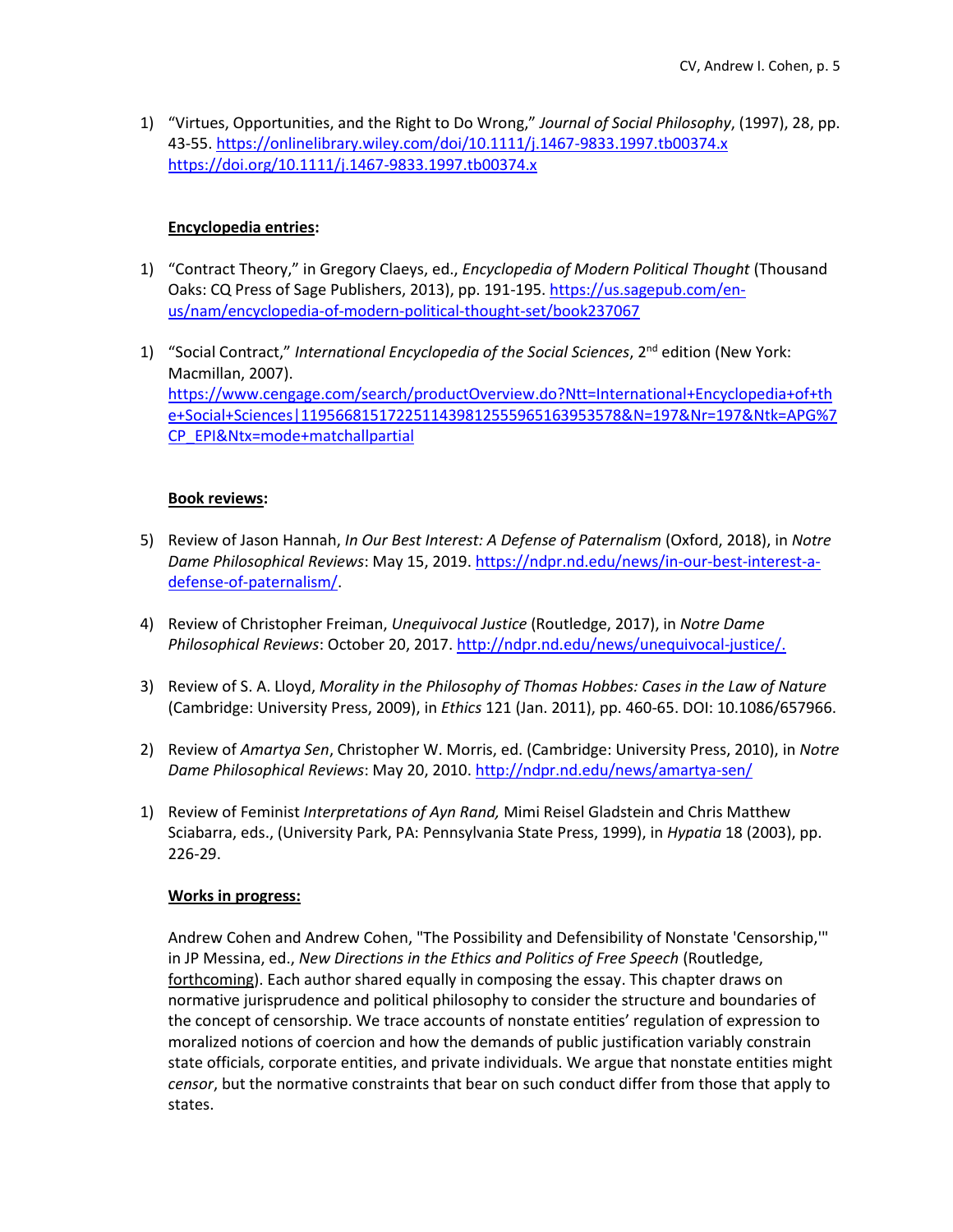"Worker Training and Higher Education in the Humanities" – forthcoming with *Public Affairs Quarterly* as part of a submitted symposium on *The Future of Work and Higher Education* to be edited by Christopher Surprenant, University of New Orleans. Higher education seems to provide crucial public and private goods. Especially in the USA, however, higher education reflects and sometimes compounds enduring inequities and inefficiencies. Higher education inefficiently provides a credential that is often crucial for career advancement but whose value is mainly to signal skills one already had. I explore the moral significance of what is plausibly an *oversupply* of higher education, especially for persons who are previously disadvantaged because of uncorrected historic injustice. I review the moral costs of credentials inflation. I explore whether students who might have independent claims to reparation for historic injustice suffer an *additional* injustice in virtue of the increased credential demands for work. I close by considering whether some students may claim by right that the state does more for them by doing less.

"Moral Repair": a 1960-word entry forthcoming in *International Encyclopedia of Ethics*, 2nd edition, edited by Hugh LaFollette. This entry would outline various processes of *moral repair*, each of which are attempts to respond to moral reasons in the wake of wrongdoing. The entry would case moral repair as an inherently relational phenomenon: the repair is one to a type of relationship that wrongdoing somehow damages. Moral repair can take many forms, notably including compensation, reparation, punishment, atonement, commemoration, apology, forgiveness, forgetting, and other interpersonal relations/processes. This entry would flag some features/challenges to accounts of moral repair, notably: *standing* to demand or offer repair, the role of third party retribution, the possibility of mistaken attributions of culpability, individual vs. plural subjects of moral repair, and reasonable disagreement about the relevant moral norms.

"Apology": a 2701-word entry forthcoming in *International Encyclopedia of Ethics*, 2nd edition, edited by Hugh LaFollette. This entry would focus on the process of repairing normative breaches through apology. Though apologies are variable social practices that serve several functions (e.g., expiating guilt, repairing relationships, currying favor, requesting amnesty, substituting for compensation, and much else), in their various moral guises apologies often serve as corrective offers. This entry would outline apologies' role as a form of reparation, consider how/whether apologies are properly objects of rights and duties, assess individual, corporate, vs. state apologies, and flag challenges regarding apologies for historic injustices.

*Moral Injury and the Humanities*, an anthology coedited with Dr. Kathryn McClymond, forthcoming and under contract with Routledge. This first-of-its kind collection will feature leading humanists considering the meaning and significance of moral injury. Authors will consider how the humanities helps us to understand the normative implications of experiences of moral injury.

"Apologies and the Law," invited to appear in *Disculpas y Derecho. Reflexiones en torno a la responsabilidad interpersonal* [*Apologies and Law. Reflections upon Interpersonal Responsibility*], edited by Alberto Pino Emhart and Alexander Vargas Tinoco of the University of Columbia.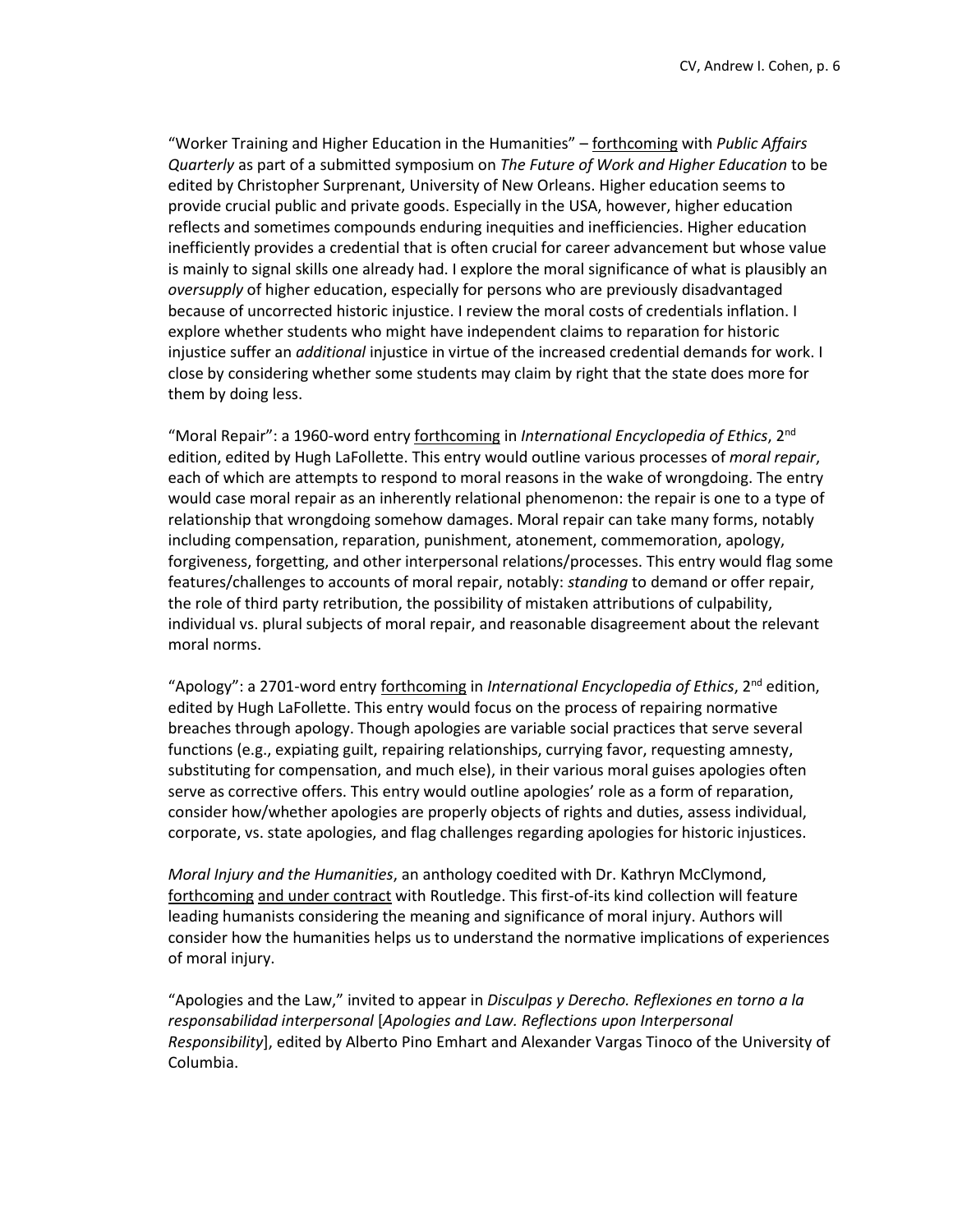"Settling History as Part of Reparations" – many leading accounts of moral repair call on parties to make clear who did what to whom and why it was morally problematic. I argue that some moral repair might be possible (and be the target of claims and duties) even if the interacting parties do not fully agree on what they repair.

#### **Select other publications:**

- 9) "Managing Moral Injury Post-Deployment: Mental Health Implications," poster at the 2018 International Institute on Violence, Abuse, and Trauma; La Jolla, CA, September 2018. (Jennifer A. Samp is first author.)
- 8) "Introduction", to "Symposium: The 25th Anniversary of Rawls's *Political Liberalism*," *Ethics* 128 (2017), pp. 69-74.<https://doi.org/10.1086/692997>
- 7) "Introduction" (with Christopher Heath Wellman), to *Contemporary Debates in Applied Ethics*, 2<sup>nd</sup> edition (Malden, MA: Wiley-Blackwell, 2014), pp. 1-10.
- 6) "Judgments of Corporate Wrongdoing: The Influence of Age, Race, and Personal Effect on Third Party Appraisals and Expectations of Corporate Responses" (with Jennifer A. Samp, who was mainly responsible for content), *Communication Research Reports*, 25 (2008), pp. 1-8. DOI: [10.1080/08824090802237659](https://www.researchgate.net/deref/http%3A%2F%2Fdx.doi.org%2F10.1080%2F08824090802237659)
- 5) "Introduction" (with Christopher Heath Wellman) to *Contemporary Debates in Applied Ethics* (Malden, MA: Wiley-Blackwell, 2005), pp. 1-9.
- 4) "Introduction," *Legal Theory*, 11 (no. 3, 2005): 163-168. [An introduction to a special issue containing papers about the work of Joel Feinberg]. DOI: [https://doi.org/10.1017/S135232520505007X.](https://doi.org/10.1017/S135232520505007X)
- 3) Review of *Escape From Leviathan,* J. C. Lester (New York: St. Martin's Press, 2000) in *Ideas on Liberty*, 52 (No. 3, 2002): 58-59. <https://fee.org/articles/book-reviews-20023/>
- 2) Review of *The Unwanted Gaze: The Destruction of Privacy in America,* Jeffrey Rosen (New York: Random House, 2000), in *Ideas on Liberty* 51 (No. 8, 2001), pp. 54-55.
- 1) "Flags, Flames, and Property," *The Freeman*, 49 (No. 1, 1999): 24-26. <https://fee.org/articles/flags-flames-and-property/> Reprinted in abridged form in *The Monroe (MI) Evening News* (2/14/99); The *Joplin (MO) Globe* (1/26/99); The Harrisburg, PA *Patriot News* (1/24/99); *Minnesota Family News* (12/98).

### **Presentations:**

- 56) "May Liberals Support Legal Mandates to Apologize," to be presented at the 2022 meetings of the Association for Practical and Professional Ethics, Cincinnati, OH, February 2022.
- 55) Author meets critics: Andrew I. Cohen, *Apologies and Moral Repair: Rights, Duties, and Corrective Justice* (Routledge, 2020), at the Association for Practical and Professional Ethics,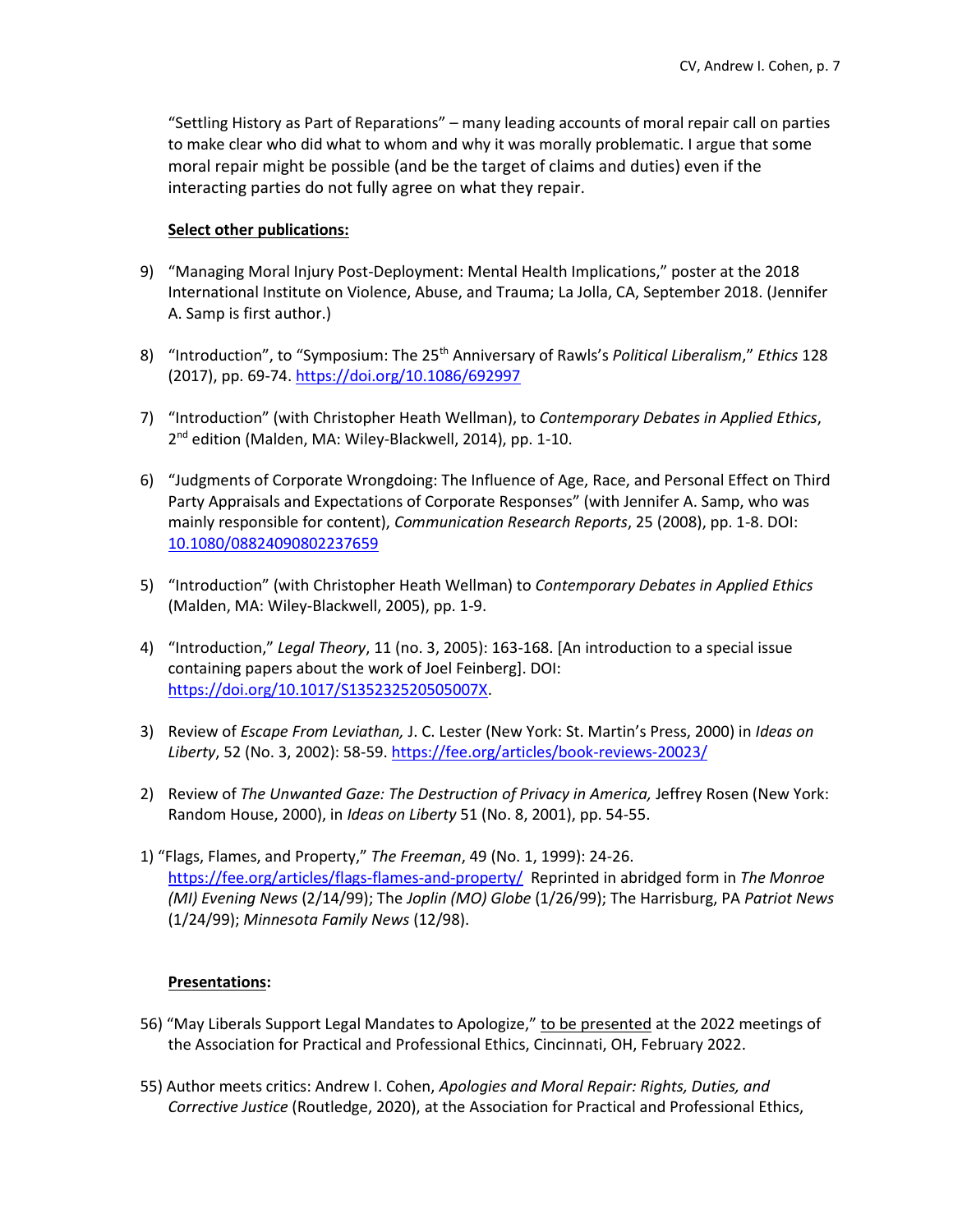February 2021 meetings. Critics: Kendy Hess (philosophy, College of the Holy Cross), Per-Erik Milam (University of Gothenberg), Albert Mosely (philosophy, emeritus, Smith College).

- 54) "May Apologies Vindicate Original Acquisition?" Association of Professional and Practical Ethics, February 2020.
- 53) Comments on Gregory Pence, *Medical Ethics: Accounts of Ground-Breaking Cases, eighth edition*  (McGraw Hill, 2017). At Author-meets-critics session of the Association of Practical and Professional Ethics 2019 conference, Baltimore, MD.
- 52) "Theorizing moral injury with reports of trauma and resilience," (with Jennifer A. Samp; I was main author of content), presented at the "Humanistic Dimensions of Moral Injury" conference at Georgia State University, April, 2019.
- 51) "Apologies as Compensation for Injustice," at the 2019 PPE meetings, New Orleans, LA; and at the 2019 Association for Practical and Professional Ethics, Baltimore, MD.
- 50) "Public Health and responses to Moral Injury," presentation to the Public Health Ethics Committee of the Centers for Disease Control and Prevention, Atlanta, GA, March 2018 (with Jennifer A. Samp).
- 49) Comments on *Public Health Ethics: Cases Spanning the Globe* (edited by D. Barrett, L. Ortmann, A. Dawson, C. Saenz, A. Reis, G. Bolan, Springer 2016). At Author-meet-critics session at the Association of Practical and Professional Ethics 2018 conference, Chicago, IL.
- 48) "Toward an Ethic of Political Apology," Association of Practical and Professional Ethics 2018 conference, Chicago, IL, March 2018.
- 47) "Refining the Concept of Moral Injury," Association of Practical and Professional Ethics 2018 conference, Chicago, IL March 2018
- 46) "The Ethics and Politics of Moral Injury," at the International Society of Military Ethics, Cleveland, OH, January 2018.
- 45) Samp, J. A. (presenting), Cohen, A. I., & Glickstein, R. (2017, September). "Managing military life post-deployment: Coping with moral injuries." Poster at the 22<sup>nd</sup> International Summit of the Institute on Violence, Abuse and Trauma, La Jolla, CA.
- 44) Samp, J. A. (presenting), & Cohen, A. I. (2017, April). "Toward a theory of moral injury and relational framing among post-deployment soldiers in close relationships." Presented at the annual meeting of the Southern States Communication Association, Greenville, SC.
- 43) "Moral Theorizing about Moral Injury" (with Jennifer A. Samp; I presented and was main author), presented at the February 2017 meetings of the Association of Practical and Professional Ethics, Dallas, TX.
- 42) "Some (Hilariously Serious) Thoughts about the Ethics of Humor," California State University, Bakersfield, January 31, 2017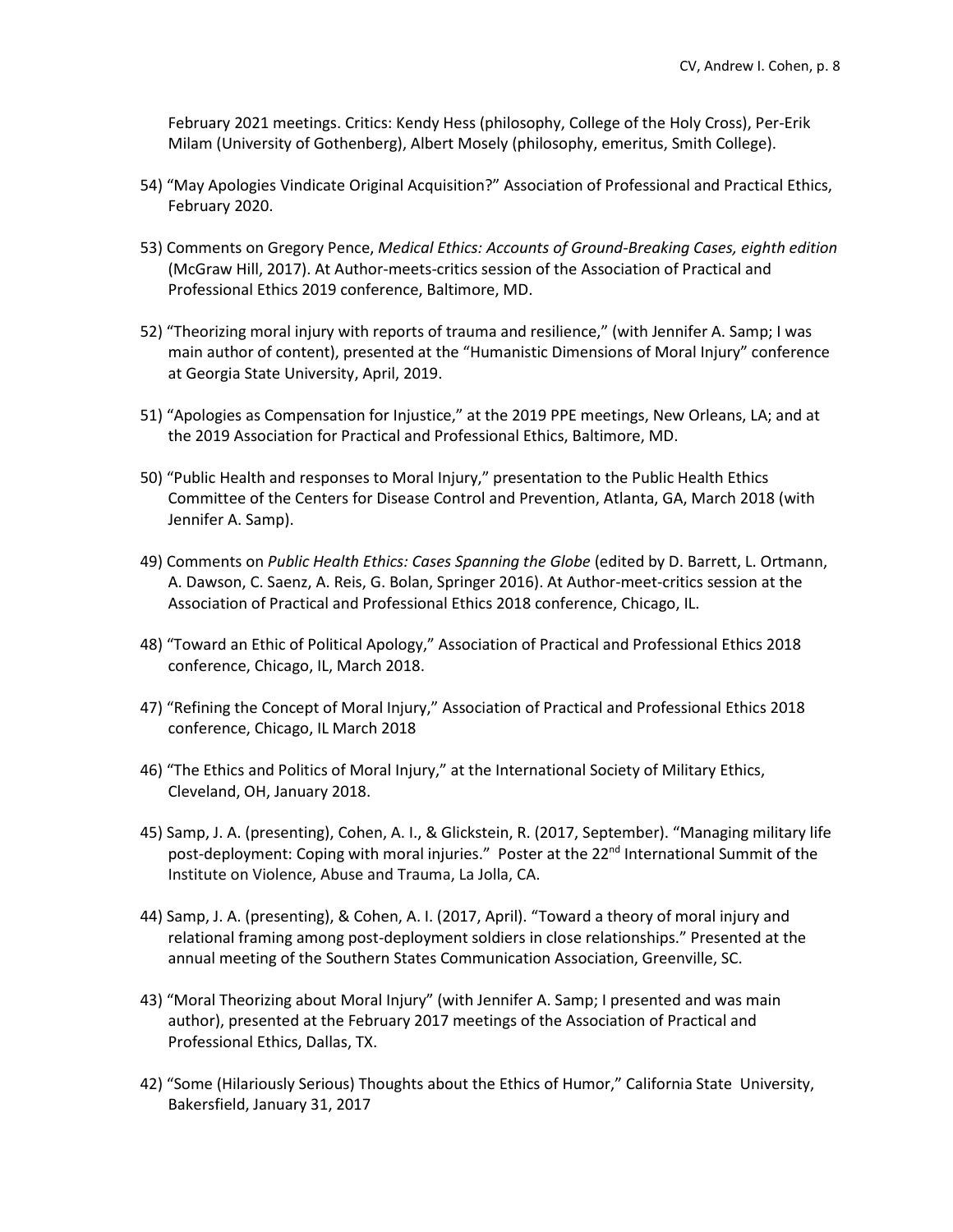- 41) "Rights to Reparations and Apologies for Historic Injustice," Department of Philosophy and Religion, California State University Bakersfield, January 30, 2017.
- 40) "Distributive Justice, Corrective Justice, and Moral Repair" MANCEPT workshops in political theory, 8 September, 2016, University of Manchester, UK.
- 39) "Comments on Sarah Song's chapter 6, "Collective Self-determination and the State's Right to Control Immigration" from *Immigration and the Limits of Democracy* at the manuscript workshop, Jean Beer Blumenfeld Center for Ethics, August 11-12, 2016.
- 38) "Self-interest, Altruism, and Reparations for Historic Injustice," Foundations for a Free Society conference, Clemson University, June 2, 2016.
- 37) "Vicarious Apologies as Moral Repair" The Association of Practical and Professional Ethics, February 2016 annual conference.
- 36) Comments on Andrew Valls's chapter 3, "Justice, Acknowledgement and Collective Memory" from *Rethinking Racial Justice* at the manuscript workshop, Jean Beer Blumenfeld Center for Ethics, May 14, 2015.
- 35) "Corrective vs. Distributive Justice: the Case of Apologies" The American Philosophical Association, Eastern Division meetings, January 2016; Association of Practical and Professional Ethics, February 21, 2015; UNC-Greensboro, March 17, 2015.
- 34) Lunch with an author for *Philosophy, Ethics, and Public Policy* at Association of Practical and Professional Ethics, February 22, 2015.
- 33) Author-meets-critics for *Philosophy, Ethics, and Public Policy* at Association of Practical and Professional Ethics, February 22, 2015.
- 32) Association of Private Enterprise Education, "Women, Family, and State Regulation of Business"," Association of Private Enterprise Education, Las Vegas, NV, April 2014.
- 31) Commentator/Discussant: manuscript workshop for Alan Patten, *The Moral Foundations of Minority Cultural Rights*, ch. 6 (later published w/ OUP, 2013), Jean Beer Blumenfeld Center for Ethics, August 2012.
- 30) Discussant: manuscript workshop for Neera Badhwar, *Happiness as the Highest Prudential Good*, comments on ch. 8 (later published as *Well-Being: Happiness in a Worthwhile Life*, OUP 2014), Jean Beer Blumenfeld Center for Ethics, August 2011.
- 29) "Contractarianism and Moral Standing Inegalitarianism," conference to honor the  $25<sup>th</sup>$ anniversary of David Gauthier's *Morals By Agreement*, York University, Toronto, ON, May 13, 2011.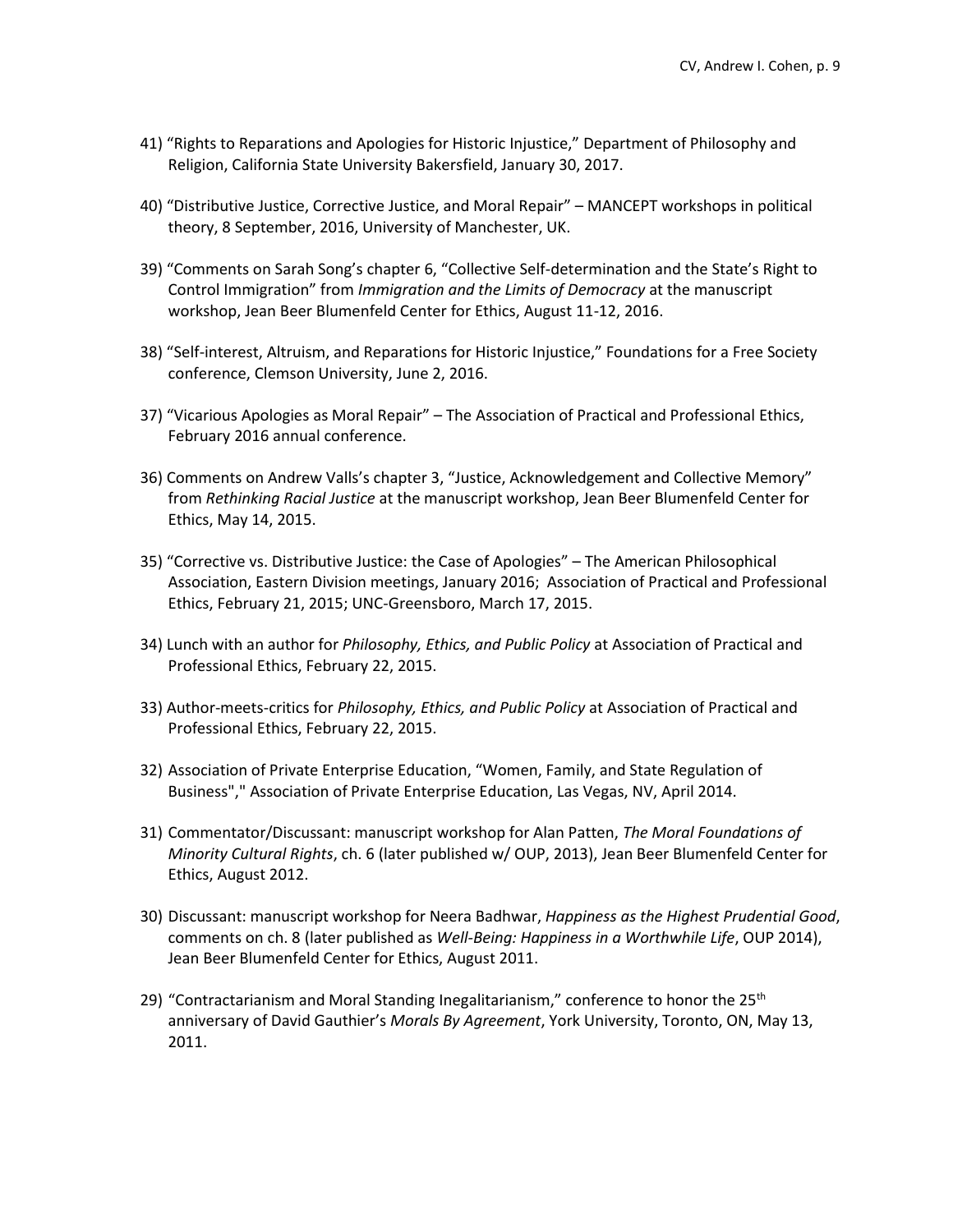- 28) Panelist in Author Meets Critics session for Andrew Stark, *Drawing the Line* (Washington, D.C.: Brookings Institution Press, 2009), at annual meetings of the Association for Practical and Professional Ethics, March, 2011, Cincinnati, OH.
- 27) "May Corporations Apologize?" Association for Practical and Professional Ethics, March 4, 2011.
- 26) Panelist in Author Meets Critics session for *Just a Job: Communication, Ethics, and Professional Life*, by George Cheney, Daniel J. Lair, Dean Ritz, and Brenden E. Kendall, at annual meetings of the Association for Practical and Professional Ethics, March 6, 2010, Cincinnati, OH.
- 25) "Children's Rights to Parental Support and Compensation for Historic Injustices," conference on the Ethics of Bearing and Rearing Children, University of Cape Town, May 2008.
- 24) Discussant: manuscript workshop for Arthur Ripstein, *Force and Freedom: Kant's Legal and Political Philosophy* (Harvard: University Press, 2009). Jean Beer Blumenfeld Center for Ethics, Georgia State University, May 2008.
- 23) Respondent/critic to Thomas White, *In Defense of Dolphins* (Wiley-Blackwell, 2007), at Association for Practical and Professional Ethics meeting, San Antonio, TX, February 2008.
- 22) "Contractarianism and Interspecies Welfare Conflicts," conference on Aggregation in Moral Theory, Social Philosophy and Policy Center, Bowling Green State University, Bowling Green, OH, Nov 3, 2007.
- 21) "The Obligation of Western Pharmaceutical Companies in the AIDS Crisis of sub-Saharan Africa," Ethics and Africa Conference, University of Cape Town, May 30, 2006.
- 20) "Pharmaceutical Advertising and Patient Autonomy," Association for Practical and Professional Ethics, Jacksonville, FL, March 3, 2006.
- 19) "Lunch with an author", for *Contemporary Debates in Applied Ethics* at Association for Practical and Professional Ethics, Jacksonville, FL, March 3, 2006.
- 18) Discussant: manuscript workshop for A. John Simmons, *Political Philosophy* (Oxford, 2007): Jean Beer Blumenfeld Center for Ethics, Georgia State University, November 4-5, 2005. Comments on ch. 2.
- 17) Discussant: manuscript workshop for David Schmidtz, *The Elements of Justice* (Cambridge University Press, 2006): Jean Beer Blumenfeld Center for Ethics, Georgia State University, March, 2004. Comments on ch. 2.
- 16) "Environmental Community and Moral Standing," Interdisciplinary Perspectives on the Environment, University of Oklahoma, February 26, 2003.
- 15) Comments on Rex Martin, "Just War and Human Rights," Southwestern Philosophical Society, Kansas City, MO, November 9, 2002.
- 14) "Warmongers, Martyrs, and Madmen, *versus* the Hobbesian Laws of Nature," West Chester University of Pennsylvania Department of Philosophy, June 17, 2002; University of Georgia Department of Philosophy, February 22, 2002.
- 13) "Monitoring the Moral Bonds and Bounds of Friendship," American Philosophical Association Central Division, Minneapolis, MN, May 3, 2001.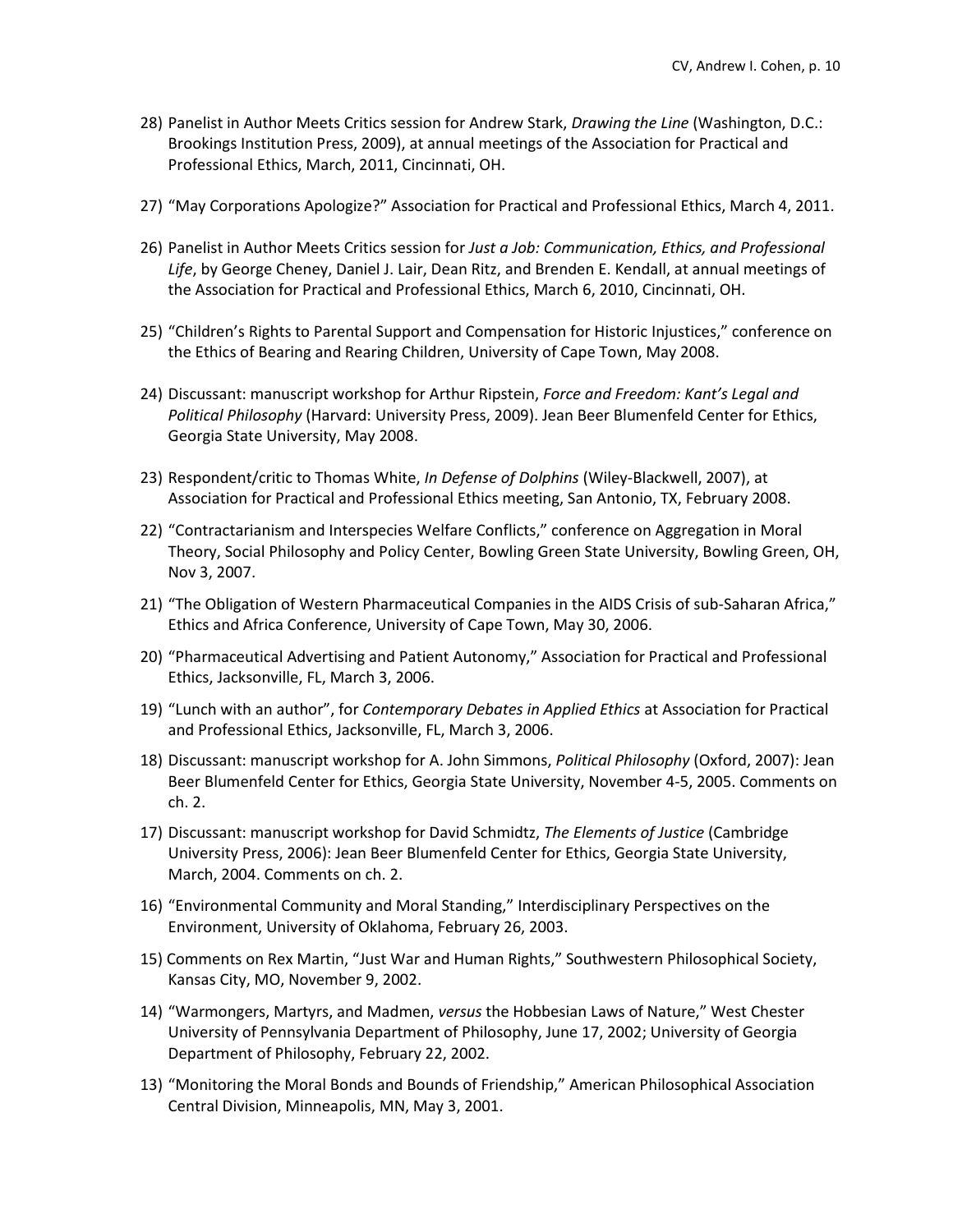- 12) "Natural Hobbesian Right Reason," Ohio University Department of Philosophy, February 6, 2001; University of Oklahoma Department of Philosophy, February 9, 2001.
- 11) "Conditional Love as Ultimate Love: Friendship and Reciprocity," UWSP Humanities Forum, February 25, 1999.
- 10) "Public Reason and the 'Reasonable' Person": Isaac Ferris Lecture at the University of Wisconsin, Stevens Point, April 9, 1998.
- 9) "May Subjects Have a Right to Resist an Absolutely Authorized Hobbesian Sovereign?": American Philosophical Association Central Division, Pittsburgh, PA, April 1997.
- 8) "Rawls, Hobbes, and 'Political Schizophrenia'": University of South Carolina Department of Philosophy, December 5, 1996.
- 7) "Hobbesian Political Obligation and the Right of Private Judgment": Ohio University Department of Philosophy, February 3, 1995; The University of North Carolina, Chapel Hill Department of Philosophy, January 20, 1995; The University of North Carolina at Wilmington Department of Philosophy, November 4, 1994.
- 6) "Power and Freedom: Can We Hinder a Hobbesian Liberty?": Fayetteville State University Department of Philosophy, September 30, 1994.
- 5) "Right Reason and the Authority of the Hobbesian Sovereign": Intermountain Philosophy Conference, Cullowhee, NC, September 24, 1994.
- 4) "Absolute Hobbesian Sovereignty and Inalienable Rights": Intermountain Philosophy Conference, Boone, NC, November 20, 1993.
- 3) "On the Right to do (Some) Wrong": UNC-Chapel Hill Colloquium, February, 1992.
- 2) "Conflicts of Rights" (August, 1990): Humane Studies Foundation Harper Library Seminars, George Mason University.
- 1) "Action, Omission, and Moral Responsibility" (July, 1990): Humane Studies Foundation Harper Library Seminars, George Mason University.

### **Select Other presentations and professional activities:**

- 44) Featured guest scholar, Penn/Rutgers race reading group, April 5, 2021.
- 43) Panelist on Talk Tuesday, "We Gon' Be Alright: An Open Dialogue on Race, Restorative Justice, & How We Heal Despite Difference," sponsored by the GSU Multicultural Center, 1/19/21.
- 42) Decatur Book Festival, Fall 2020, Race and Social Justice Book Talk series, Oct 19, 2020: *Atlanta Journal Constitution* editor/contributor Jim Auchmutey interviews Andrew I. Cohen about his 2020 book, *Apologies and Moral Repair: Rights, Duties, and Corrective Justice*: [https://www.youtube.com/watch?v=paeFontF52k&feature=youtu.be.](https://www.youtube.com/watch?v=paeFontF52k&feature=youtu.be)
- 38) Featured guest on "Speaking Broadly", a radio call-in interview show on WRFG-FM hosted by GSU Philosophy Minor Adam Wadley, August 16, 2018, to discuss apologies, reparations, and the political economy of recovering from chronic poverty.